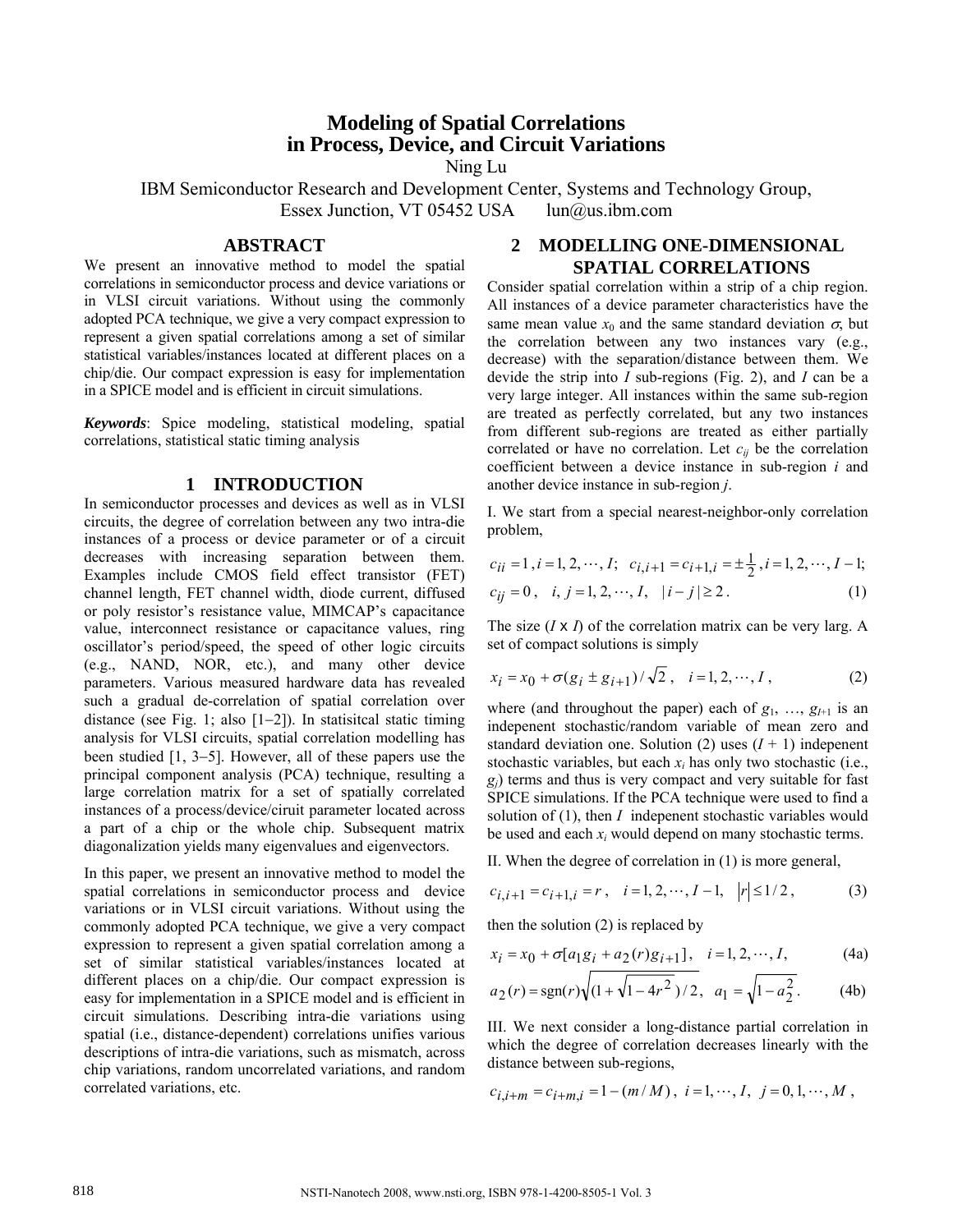$$
c_{ij} = 0 \,, \quad i, j = 1, 2, \cdots, I, \quad |i - j| \ge M \,.
$$

A set of compact solutions is found to be

$$
x_i = x_0 + \frac{\sigma}{\sqrt{M}} \sum_{k=1}^{M} g_{i+k-1} , \quad i = 1, 2, \cdots, I , \tag{6}
$$

which uses  $(I + M - 1)$  indepenent stochastic variables, but each instance *xi* uses only *M* stochastic terms.

IV. We now consider a general spatial correlation of correlation length (*M* − 1) units,

$$
c_{i,i \pm m} = f(M, m), \ m = 0, 1, ..., M,
$$
  

$$
f(M, 0) = 1, f(M, M) = 0, \text{ and all other } c_{ij} = 0.
$$
 (7)

We use  $(I + M - 1)$  indepenent stochastic variables  $g_1, \ldots,$ *g*<sub>*I*+*M*−1</sub> to represent *I* correlated instances of a process, device, or circuit parameter characteristics,

$$
x_i = x_0 + \sigma \sum_{k=1}^{M} a_k g_{i+k-1}, \quad i = 1, 2, \cdots, I.
$$
 (8)

Here *M* weighting coefficients *ak* satisfy *M* equations,

$$
f(M,m) = \sum_{k=1}^{M-m} a_k a_{k+m} , \quad m = 0, 1, \cdots, M-1 .
$$
 (9)

 $m = 0$  case is the normalization condition,  $\sum_{k=1}^{M} a_k^2 = 1$ .

(i). Often, it is easier to first try an expression for  $a_k$  and then find corresponding spatial correlation. An example: Let *ak* vary linearly with *k*,

$$
a_k = k \sqrt{6/[M(M+1)(2M+1)]}, \quad k = 1, 2, \cdots, M. \tag{10}
$$

Then, the corresponding spatial correlation is found analytically,

$$
f(M,m) = (1 - m/M)[1 - m/(M+1)][1 + m/(2M+1)]. (11)
$$

Analytic solutions can also be obtained when *ak* is proportional to  $k^n$  with *n* being a positive integer.

(ii) In practice, it is straightforward to first select a family of solution *ak* curves and then calculate a family of corresponding spatial correlations numerically. Figure 4(a) shows a family of solution  $a_k$  curves in the power form,

$$
a_k = \beta k^p, \quad k = 1, 2, \cdots, M \tag{12}
$$

and Fig. 4(b) plots a family of corresponding spatial correlations. In Eq. (12) and Eqs. (13)−(15) in the following, *p* is a real value, and *β* is a normalization constant. All spatial correlations in this family have a sharp peak at the center  $m = 0$ . Changing  $a_k$  in Eq. (12) to a symmetric form about the middle *k* value, one has

$$
a_k = \beta (k_0 - |k - k_0|)^p , \quad k_0 = \frac{1}{2}(M + 1).
$$
 (13)

Figures 5(a) and 5(b) show solution  $a_k$  curves in Eq. (13) and corresponding spatial correlations for several power *p* values, respectively. Some of spatial correlations in this family have a smoother peak at the center  $m = 0$ . Various other forms of  $a_k$  curves are easily constructed. Here are two additional families of  $a_k$  curves. Figures  $6(a)$  and  $6(b)$  show the following family of asymmetric solution  $a_k$  curves,

$$
a_k = \beta [3(k/M)^2 - 2(k/M)^3]^p , \quad k = 1, 2, \cdots, M , \qquad (14)
$$

and corresponding spatial correlations for several power *p* values, respectively. All spatial correlations in this family have a sharp peak at the center  $m = 0$ . Figures 7(a) and 7(b) plot the following family of symmetric solution  $a_k$  curves,

$$
a_k = \beta \sin^{2} P[\pi k/(M+1)], \quad k = 1, 2, \cdots, M,
$$
 (15)

and corresponding spatial correlations for several power *p* values, respectively. Most of spatial correlations in this family have a smoother peak at the center  $m = 0$ . Last, we select one of spatial correlations that is closest to a given spatial correlation, and use the corresponding set of *ak* in a SPICE model or in a statistical static timing analysis.

## **3 MODELLING TWO-DIMENSIONAL SPATIAL CORRELATIONS**

We now consider spatial correlation in a region of a chip or in the whole chip. A chip/die is divided into  $(I \times J)$  subregions. Let  $C(i, j; k, l)$  denote the correlation coefficient between a device in sub-region (*i*, *j*) and another device in sub-region (*k*, *l*) (Fig. 8).

I. We first treat a nearest-neighbor-only correlation problem: Correlation degree is *r*, and its range is 1 unit in either *x* or *y* direction but not in diagonal directions:  $C(i, j; i \pm 1, j)$  $= C(i, j; i, j \pm 1) = r$ , but  $C(i, j; i \pm 1, j \pm 1) = 0$ . We use (*IJ* + *I* + *J*) independent stochastic variables to model *IJ* correlated instances of a device parameter characteristics,

$$
x_{i,j} = x_0 + \sigma \sqrt{1 - a_2^2} g_{i,j} + \sigma a_2 (\sqrt{2}r)(g_{i+1,j} + g_{i,j+1}) / \sqrt{2},
$$
  
with  $|r| \le \sqrt{2} / 4$ , where  $a_2$  function is given in Eq. (4b).

II. We next study a general two-dimensional correlation problem of correlation length  $(M - 1)$   $(N - 1)$  units in the *x* (*y*) direction,  $C(i, j; i \pm m, j \pm n) = F(M, m; N, n), m = 0, 1,$  $2, \ldots, M, n = 0, 1, 2, \ldots, N, F(M, M; N, n) = 0,$  $F(M, m; N, N) = 0$ , and all other  $C(i, j; k, l) = 0$ . We use (*I*  $+ M - 1$ )( $J + N - 1$ ) independent stochastic variables to represent *IJ* correlated process/device/circuit instances,

$$
x_{ij} = x_0 + \sigma \sum_{k=1}^{M} \sum_{l=1}^{N} A_{kl} g_{i+k-1, j+l-1}, \ i = 1, ..., I, j = 1, ..., J.
$$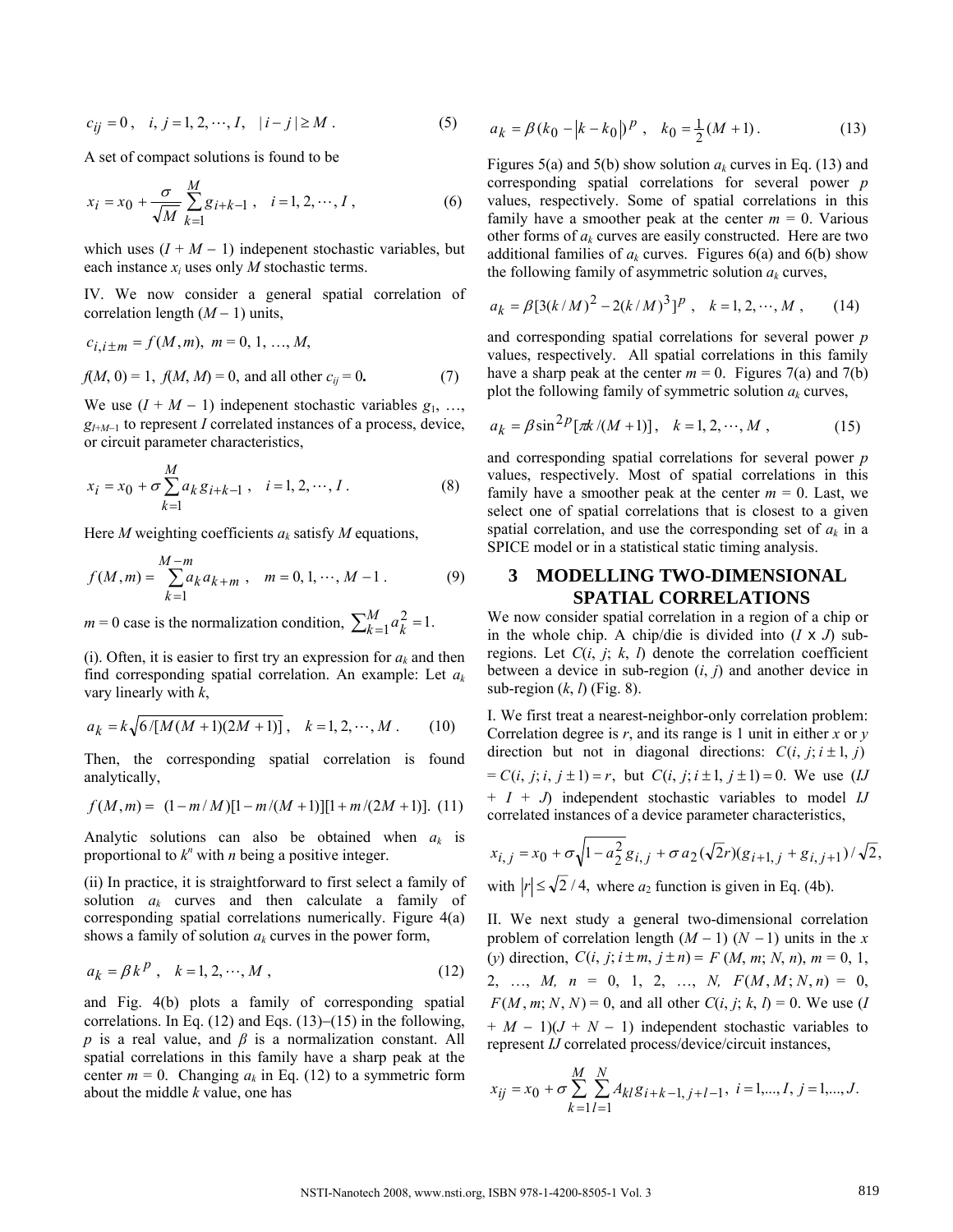Here, *MN* weighting coefficients satisfy *MN* relations

$$
F(M, m; N, n) = \sum_{k=1}^{M-m} \sum_{l=1}^{N-n} A_{k,l} A_{k+m,l+n} ,
$$
  
\n
$$
m = 0, 1, ..., M-1, n = 0, 1, ..., N-1.
$$
 (16)

The relation at  $m = n = 0$  is the normalization condition,  $\sum_{k=1}^{M} \sum_{l=1}^{N} A_{kl}^2 = 1$ . For any one-dimensional spatial correlation  $f(M, m)$  and corresponding solution  $a_k$ , we can *k*  $N_{l=1}^{N} A_{kl}^{2}$ generate corresponding two-dimensional spatial correlation and solution by a decomposition method in Eq. (16):  $A_{kl} = a_k a_l$ ,  $F(M, m; N, n) = f(M, m) f(N, n)$ . For example, the one-dimensional linear-decay correlation relation in Eq. (5) (Fig. 3) becomes a bilinear decay spatial correlation in two dimensions (Fig. 9).

### **4 SUMMARY**

We have presented a compact solution to the problem of modeling spatial correlations in semiconductor process, device, and circuit variations. By seeking solutions in a higher dimensional space, we have obtained a much compact solution than the commonly used PCA technique would give. We have also presented a method to obtain a closest solution for a desired spatial correlation. Our compact expression is easy for implementation in a SPICE model and is efficient in circuit simulations. Also, our compact solution is good for statistical static timing analysis, where the spatial correlation is an important consideration.

### **ACKNOWLEDGMENT**

The author would like to thank IBM management for suppport.

#### **REFERENCES**

- [1] H. J.-S. Doh, et al., *Proceedings of International Conference on Simulation of Semiconductor Processes and Devices*, 2005, pp. 131−134.
- [2] A. Gattiker, M. Bhushan, and M. B. Ketchen, *Proc. IEEE International Test Conference,* 2006, pp. 1–10.
- [3] H. Chang and S. S. Sapatnekar, *IEEE Transactions on Computer-Aided Design of Integrated Circuits and Systems*, Vol. **24**, pp. 1467–1482 (2005).
- [4] A. Agarwal, et al., *Proceedings of the Asia and South Pacific Design Automation Conference (ASP-DAC)* 2003, pp. 271–276.
- [5] H. Mangassarian, M. Anis, *Proceedings of Design, Automation and Test in Europe*, 2005, pp. 132–137.





Fig. 1. Scatter plots show the correlation between measured interconnect resistance  $(R)$  and capacitance  $(C)$  of same wire width/space (but distance *d* apart) from an IBM 45 nm technology.



Fig. 2. One-dimensional case: A strip of a chip region is divided into *I* sub-regions.  $c_{ij}$  is the correlation coefficient between a device instance in sub-region *i* and another device instance in sub-region *j*.



Fig. 3. One-dimensional linear-decay spatial correlation.